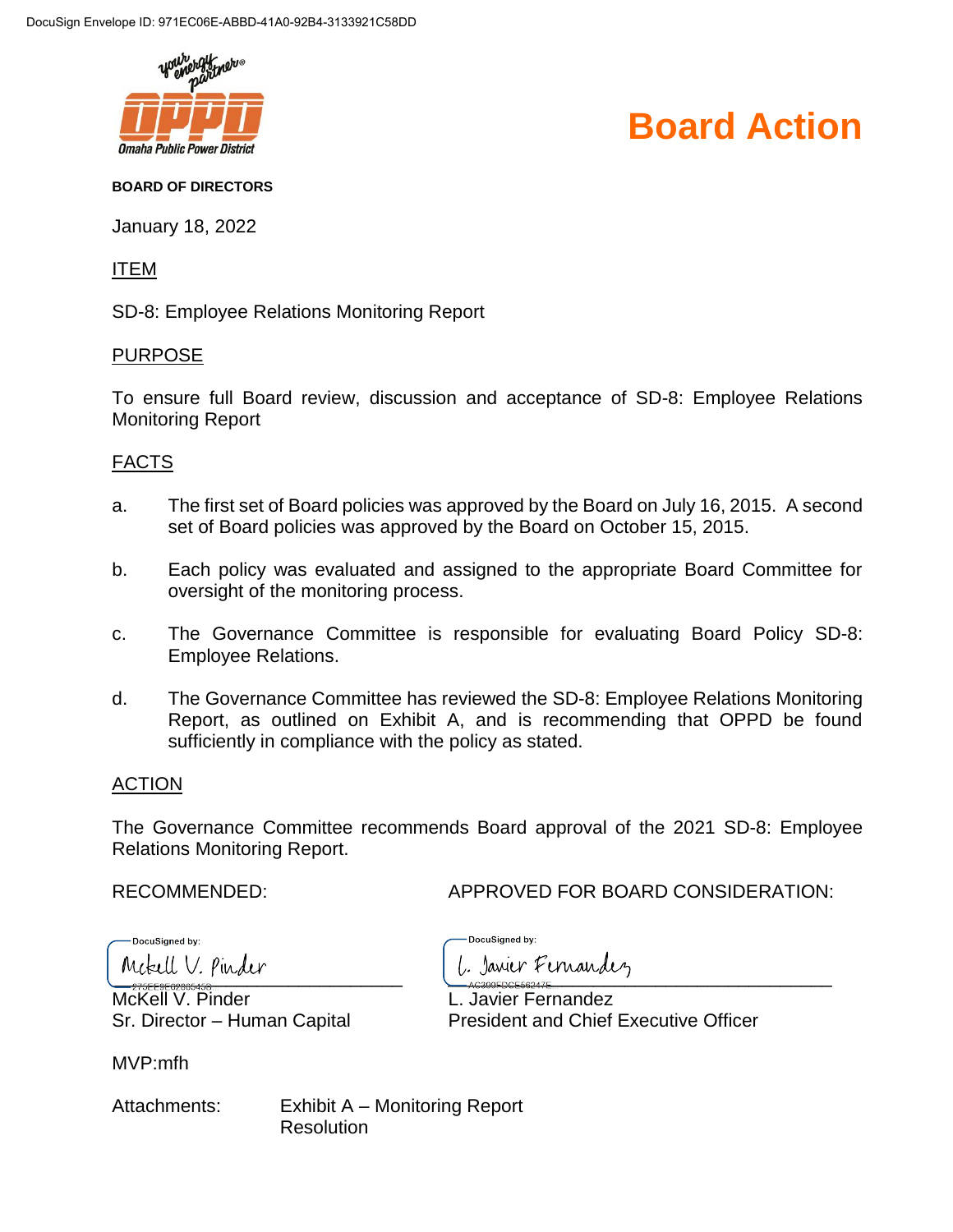



### Monitoring Report SD-8: Employee Relations Governance Committee

McKell Pinder Senior Director-Human Capital January 20, 2022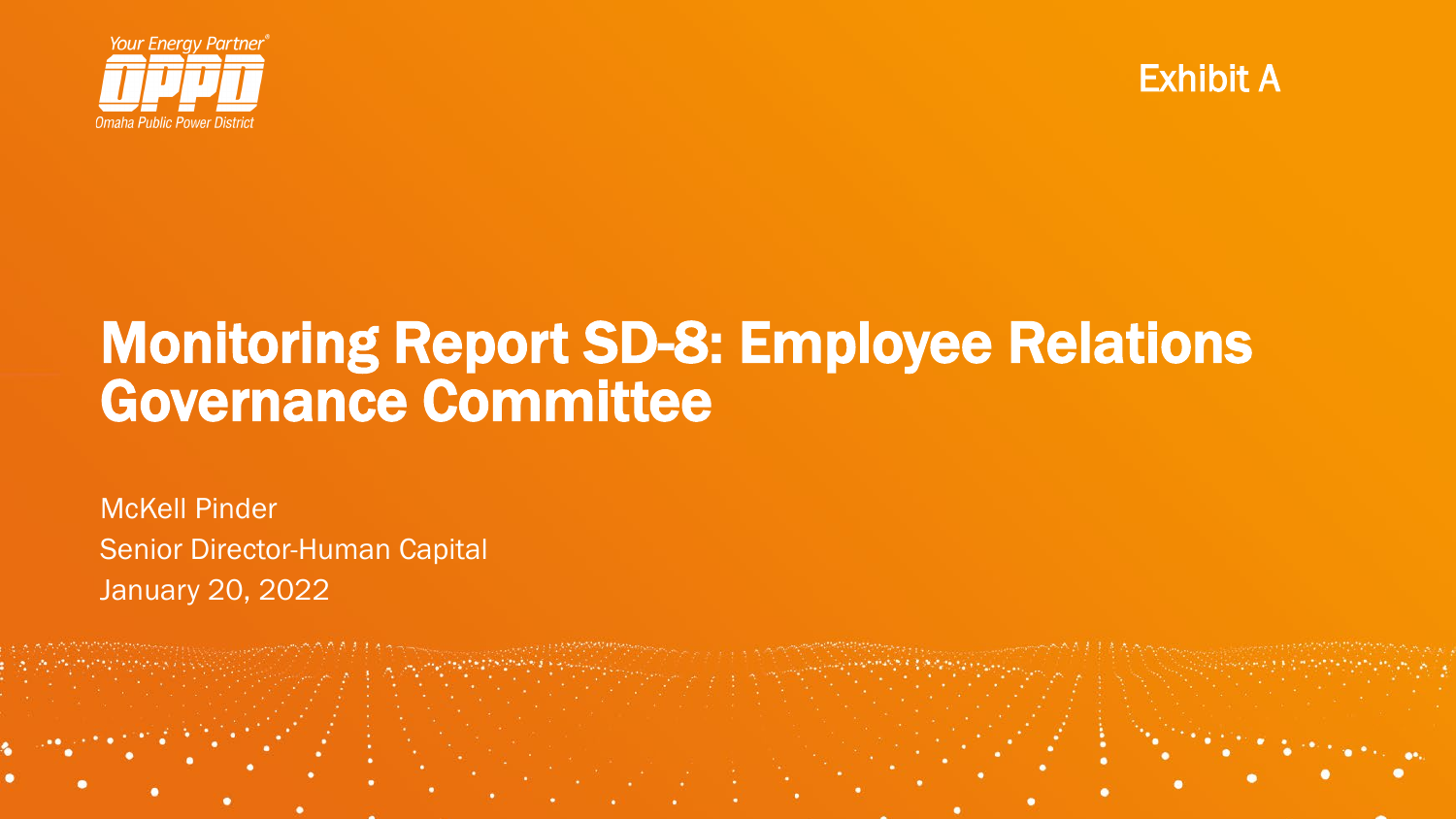# SD-8 EMPLOYEE RELATIONS

- OPPD shall develop and maintain a diverse and inclusive workplace reflective of OPPD's core values that engages and inspires employees to commit to the vision and mission of OPPD.
- OPPD establishes a goal to achieve top-quartile performance in employee engagement for similar sized companies.
- OPPD shall:
	- Engage its workforce in personal and professional development.
	- Maintain and communicate written policies that define procedures and expectations for staff and provide for effective handling of grievances.
	- Bargain in good faith with the official agents of represented employees and comply with Collective Bargaining Agreements.
	- Conduct an annual engagement survey and provide a report of results to the Board.
	- Provide an annual report to the Board on OPPD's Affirmative Action Plan.

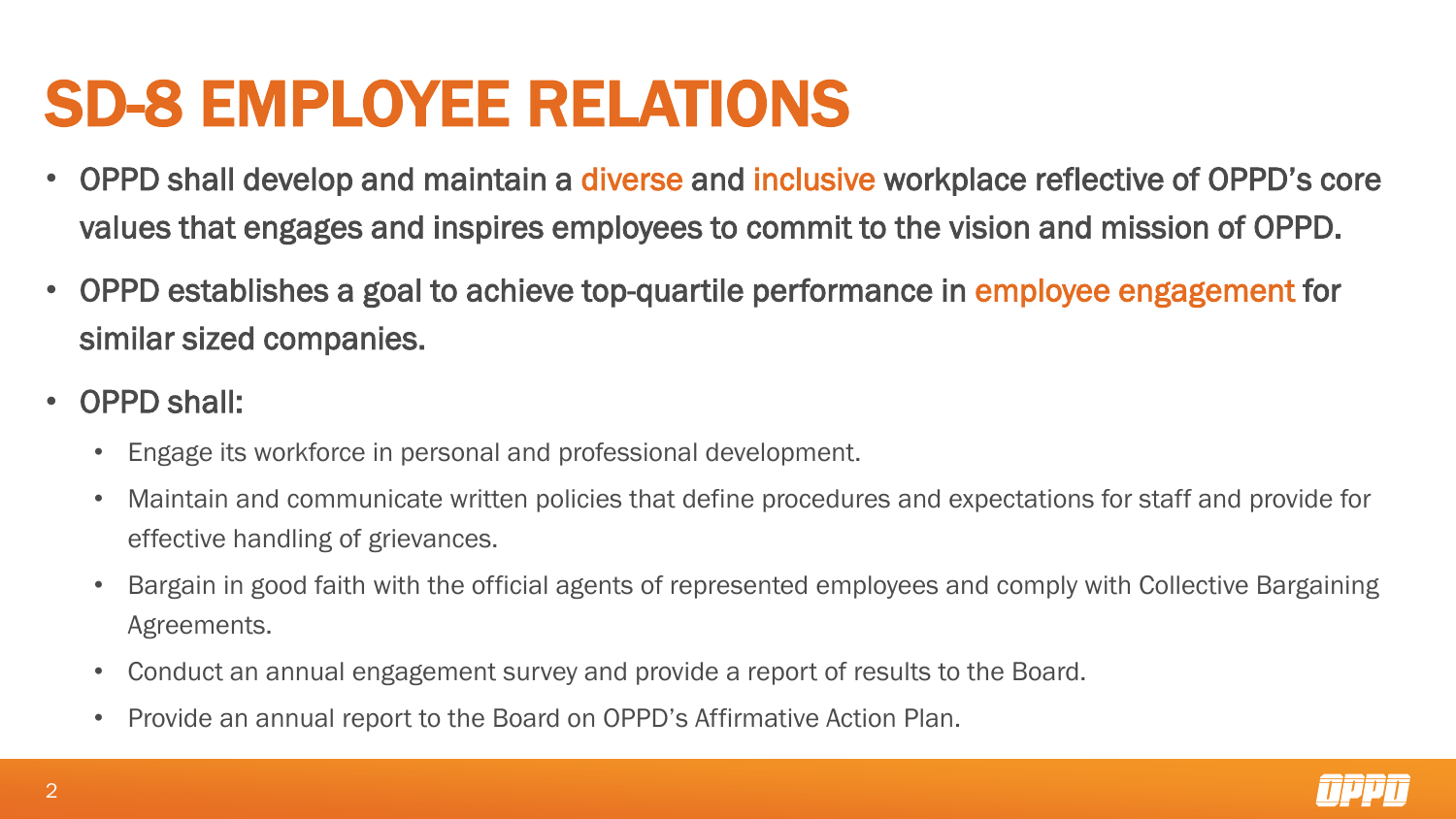# LEGACY<sup>13</sup>

Legacy I<sup>3</sup> provides OPPD with a low-cost, sustainable method of developing local, diverse talent into viable candidates for employment.

| Established In 2017<br>121 Enrolled Through 2021                                                                                                                                                                                                                                                                      | 2021-2022<br><b>Current Roster</b>                         | <b>2021 Employer Partners</b>                                                                                                                                                                                                                               |
|-----------------------------------------------------------------------------------------------------------------------------------------------------------------------------------------------------------------------------------------------------------------------------------------------------------------------|------------------------------------------------------------|-------------------------------------------------------------------------------------------------------------------------------------------------------------------------------------------------------------------------------------------------------------|
| • 78 Graduated<br>• 33 interned summer 2021<br>• 14 continued interning part-time after<br>summer internship<br>• 17 working full-time and 16 working part-<br>time<br>• 4 full-time and 2 part-time at OPPD<br>• 2 full-time and 9 part-time at QLI<br>• 58 enrolled in college<br>• 7 graduated (Associates Degree) | 22 high<br>school<br><b>students</b><br>(Cohorts 5 &<br>6) | <b>QLI</b> (2020: 7 interns, 2021: 6 interns)<br><b>Claas</b> (2 interns)<br><b>Peregrine Hotel (3 interns)</b><br><b>Charles Drew Community Health</b><br><b>Center</b> (1 intern)<br><b>OneWorld Community Health Center-</b><br>$\bullet$<br>(2 interns) |

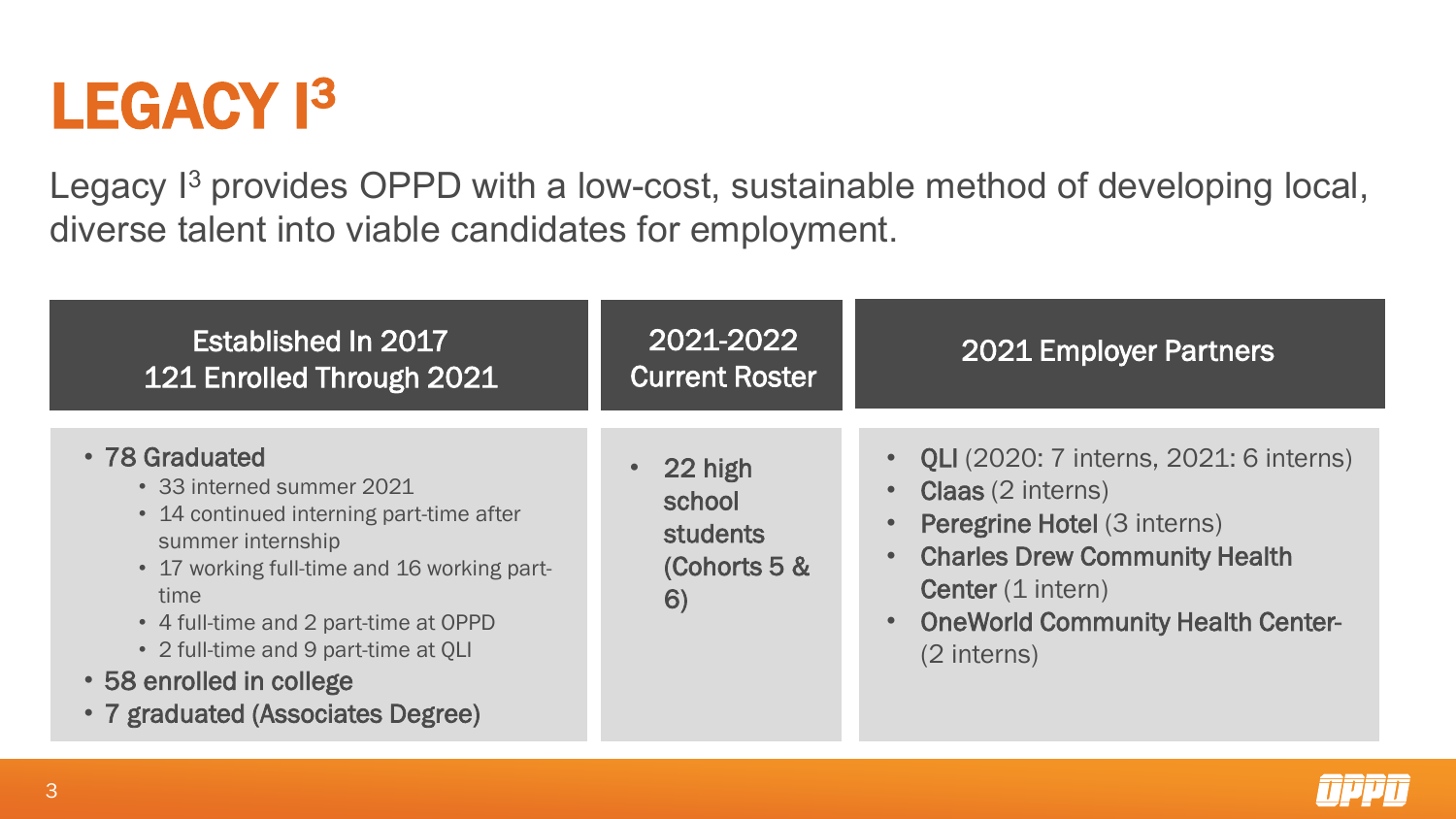## Employee Resource Groups and Communities of Practice



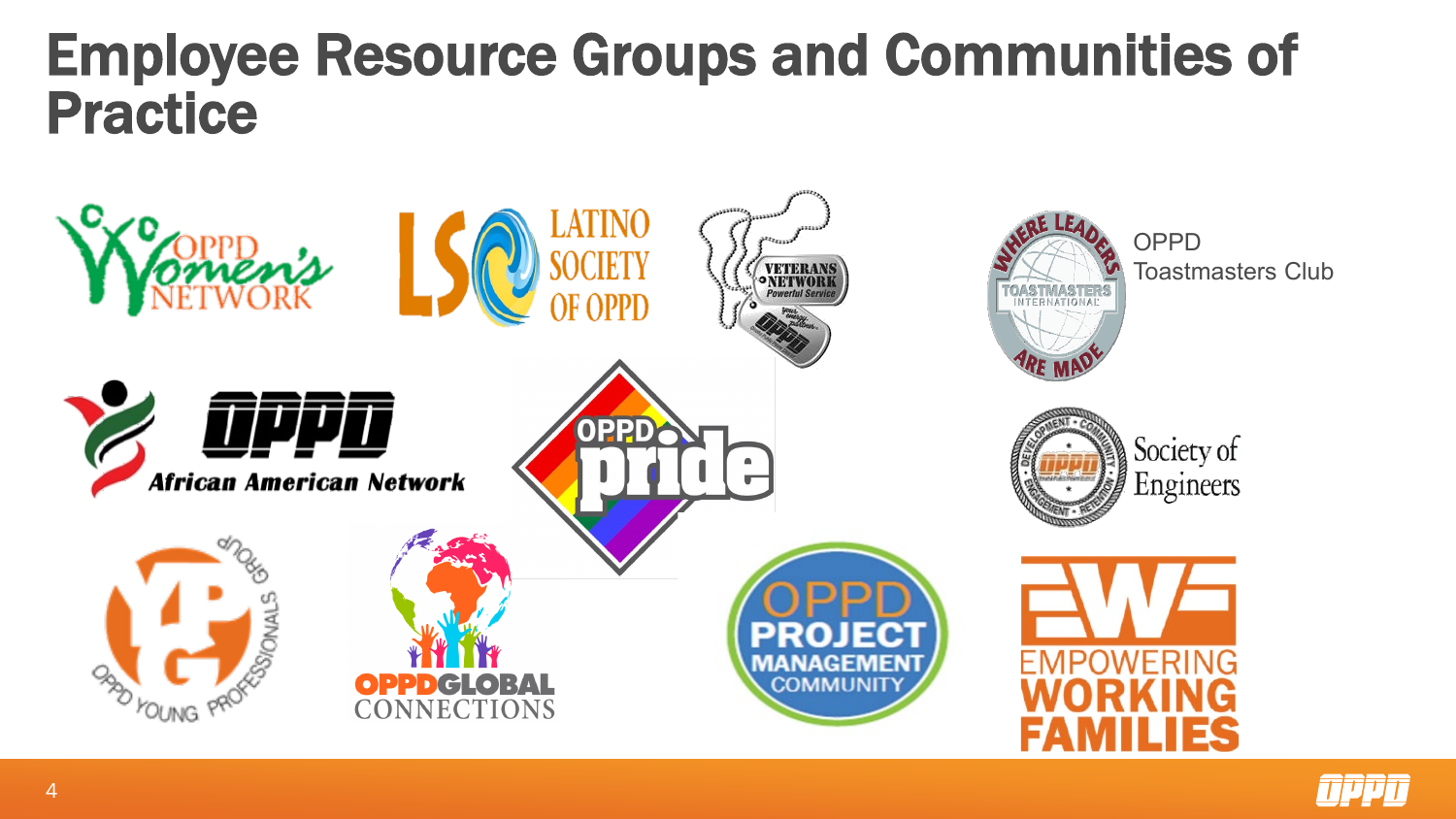### Engage its workforce in personal and professional development.

- Mindfulness Moments
- Stretching with Stacey
- Wellness Portal
	- Education Programs/Instructional Videos
	- Wellness Challenges
	- Health Assessment
	- Biometric Screening
	- Real Appeal Online Weight Loss Program
- Sleep Hygiene Programs
- Tobacco Cessation Programs
- Financial Wellness Programs
- Retirement Seminars and Workshops

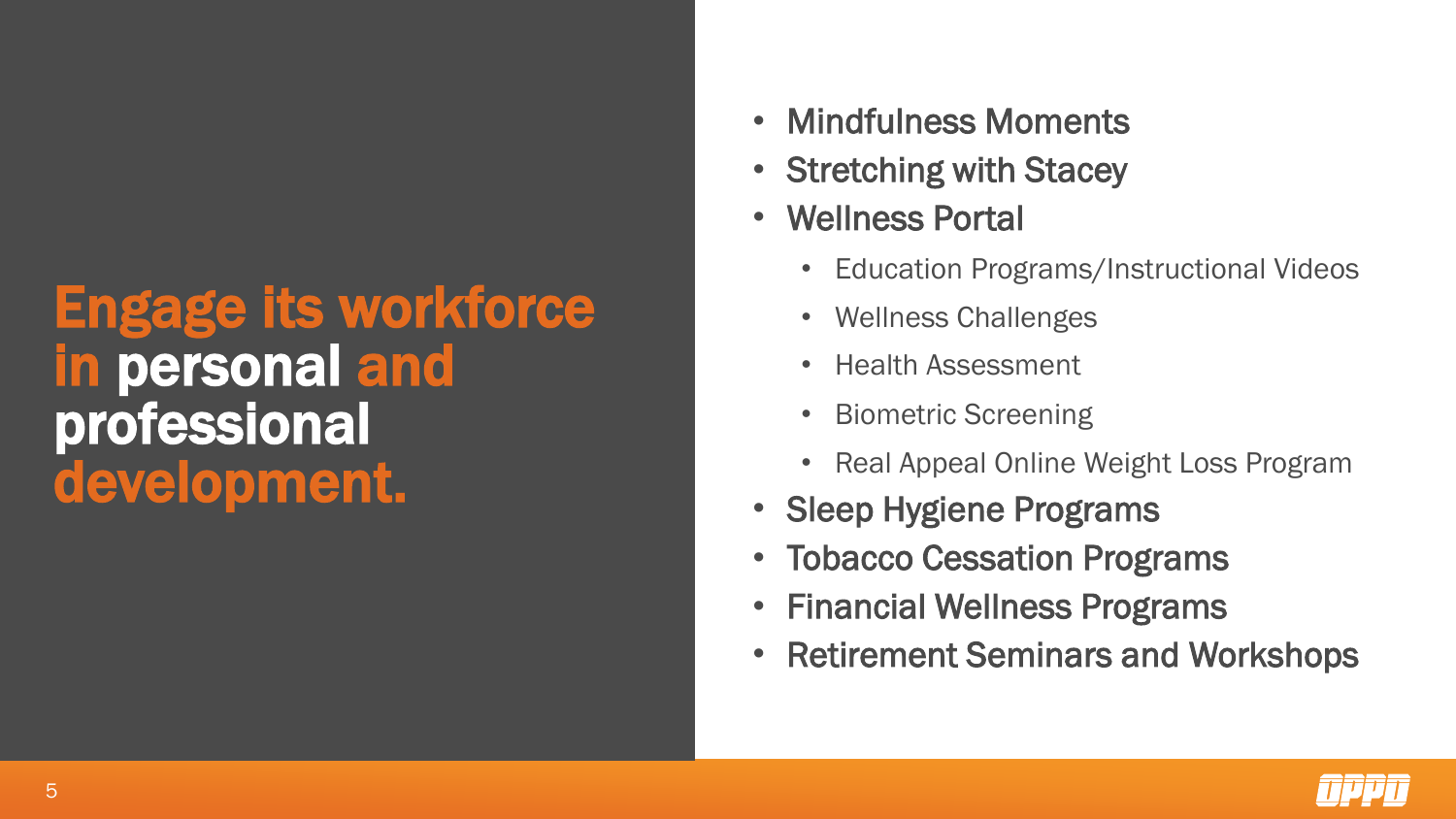## Engage its workforce in personal and professional development.

#### New programs:

- Leader Huddles
- Supervisor Sparks
- Change Agent Network
- Blue Ocean Brain
- Targeted development:
	- Accelerated Leadership Development Programs
	- Crew Leader University
	- The Gatherings for Professionals of Color & Women
	- Full Diversity Partners-Global/FDP-Allies Labs

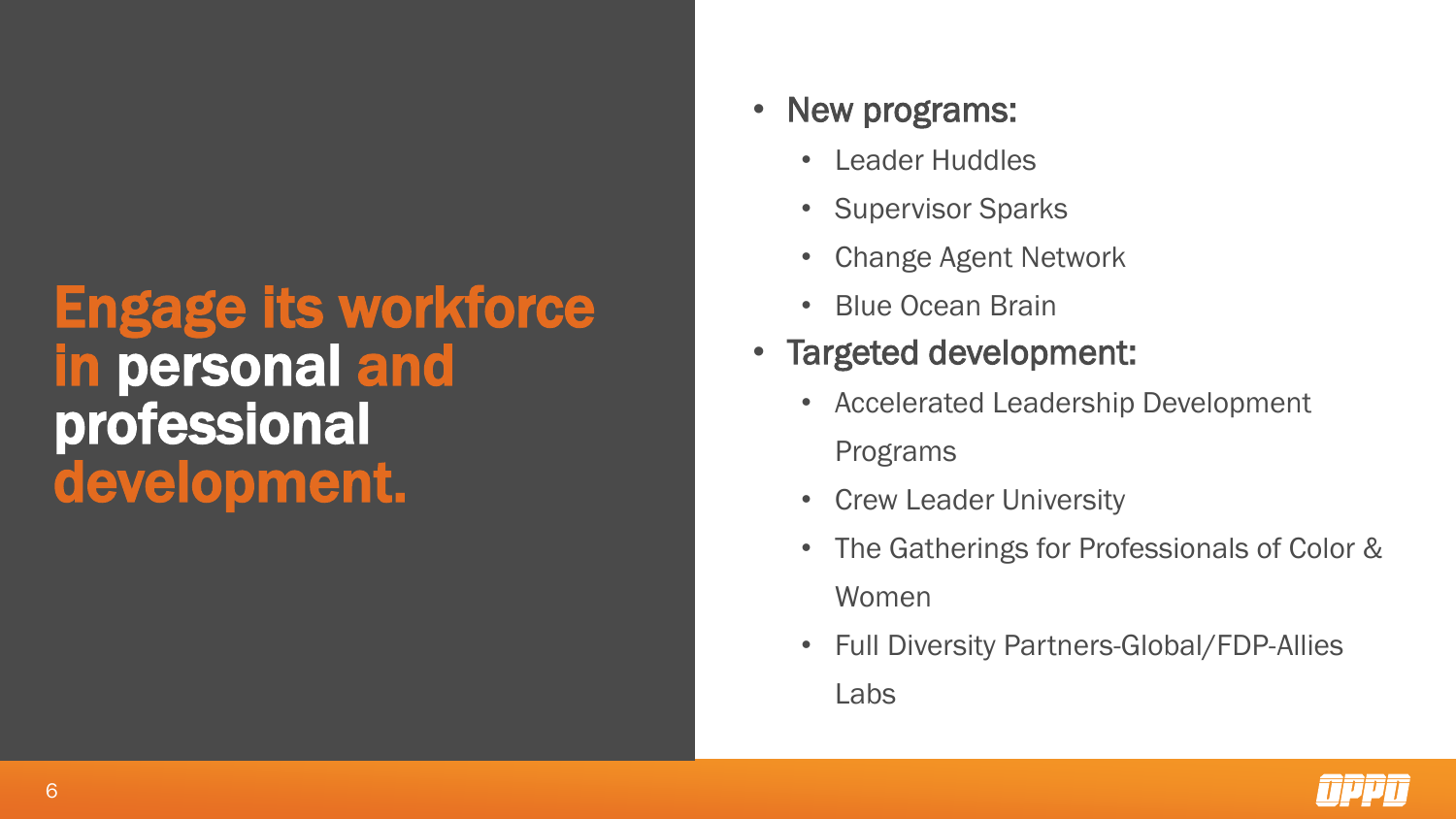## Engage its workforce in personal and professional development.

- Enhanced Leadership Framework learning options & online resources for leaders & individual contributors
- DE&I engagement
	- Statement against Asian Hate
	- Brave Conversations in Business Units and **Departments**

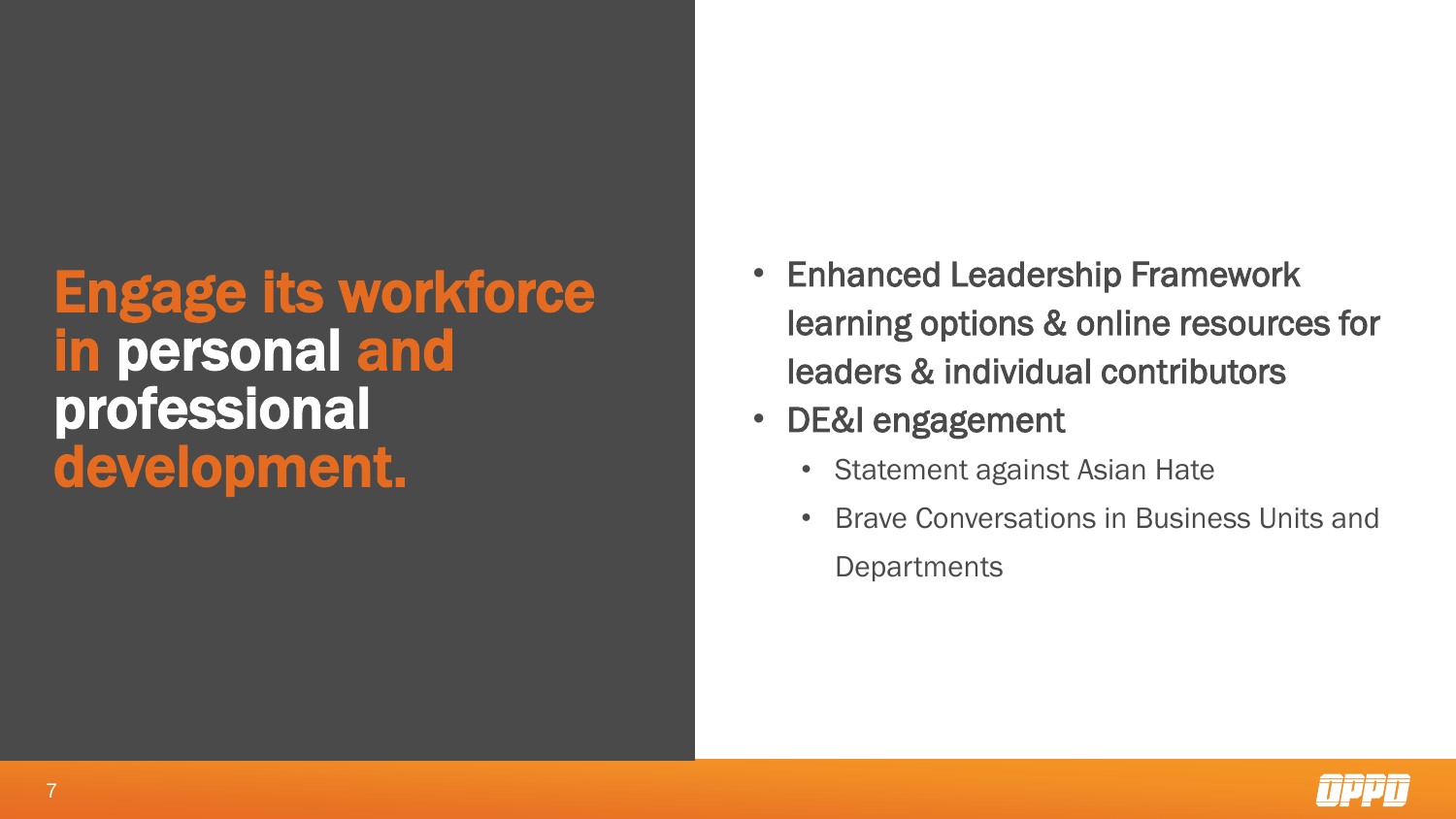## Maintain and communicate written policies that

- 1. Define procedures and expectations for staff
- 2. Provide for effective handling of grievances
- Collective Bargaining Agreements
- Corporate Policies/Procedures
- Employee Handbook
- Code of Conduct
- **Ethics Point**
- Internal Complaints
- **External Complaints**

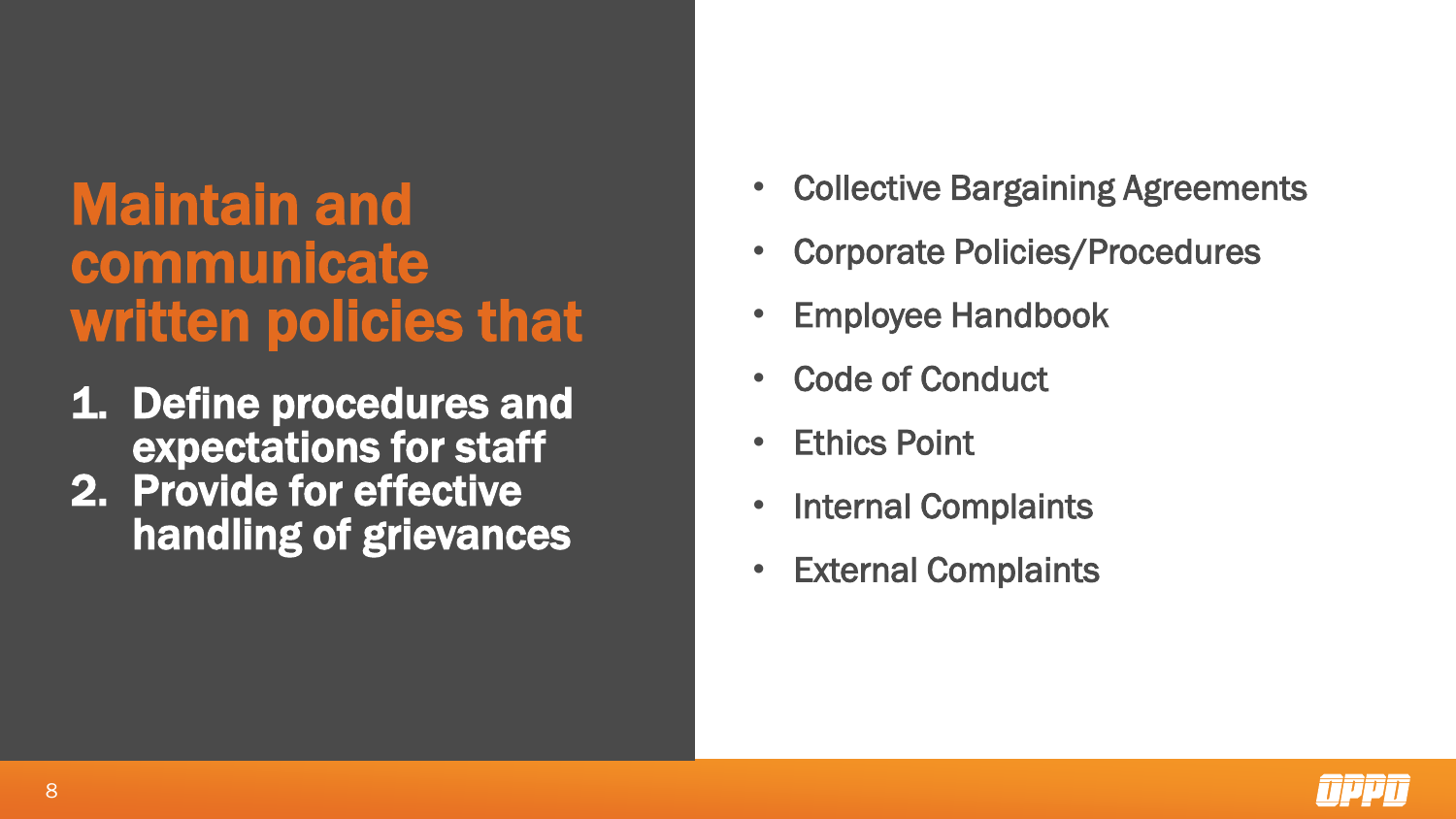Bargain in good faith with the official agents of represented employees and comply with Collective Bargaining Agreements.\*

\*Both parties must be sincere in their attempts to reach an agreement.

- Collective Bargaining Agreements (Negotiated in 2017)
- Memoranda and Letters of Understanding
- Quarterly Benefits Topics Meetings
- Quarterly Safety Meetings
- Supervisor Training
- Crew Leader University

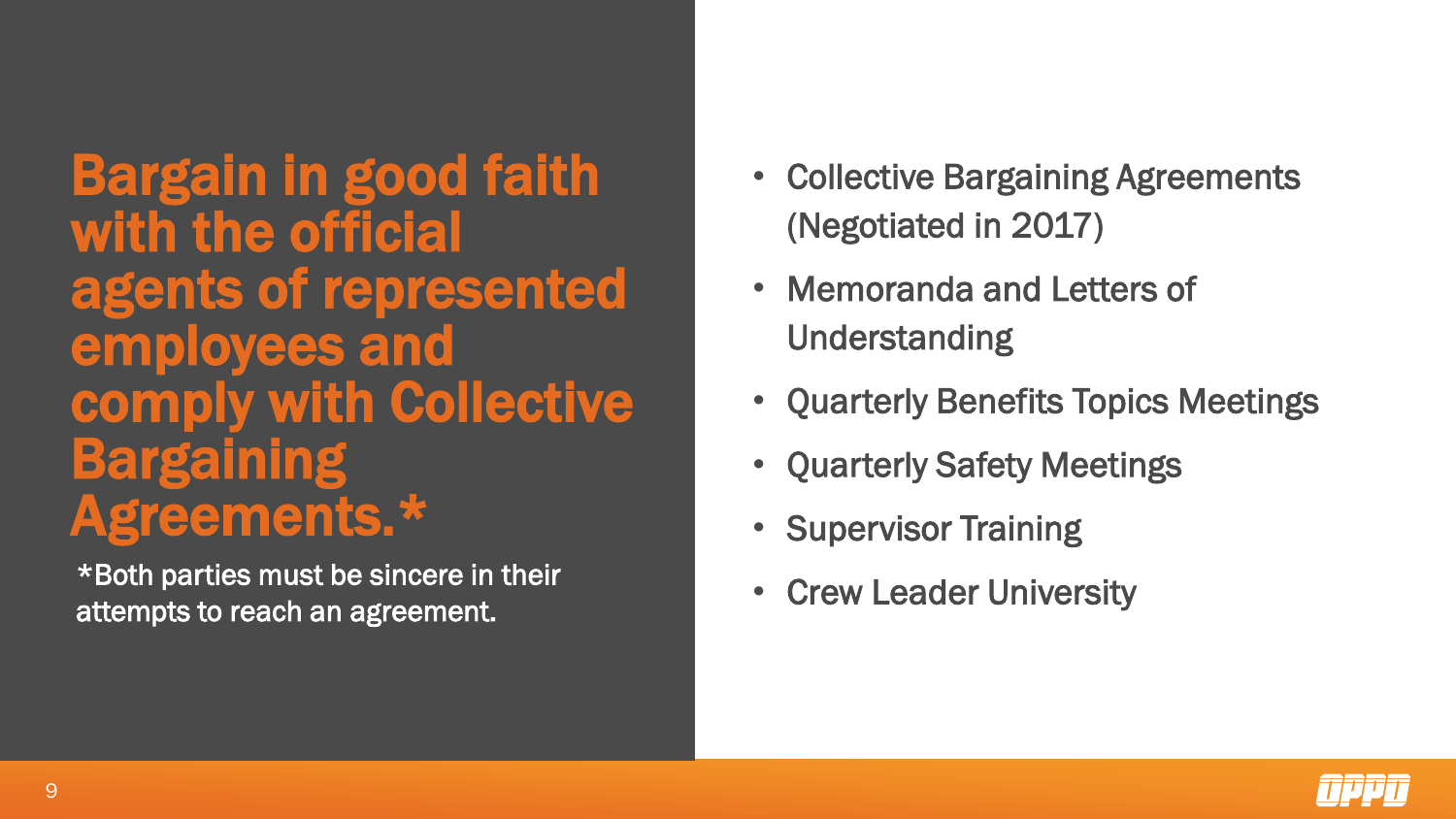# Negotiations Timeline **Estimated**

### WEEK OF JAN 3

Negotiations opened

#### WEEK OF FEB 7

Meetings start with negotiation teams: management + unions

#### WEEK OF JUN 27

Negotiations completed: contracts in place

- Wages
- **Benefits**
- Working conditions
- **Other terms** 
	- ̶ Seniority
	- ̶ Professional development
	- Pandemic/ emergency agreement

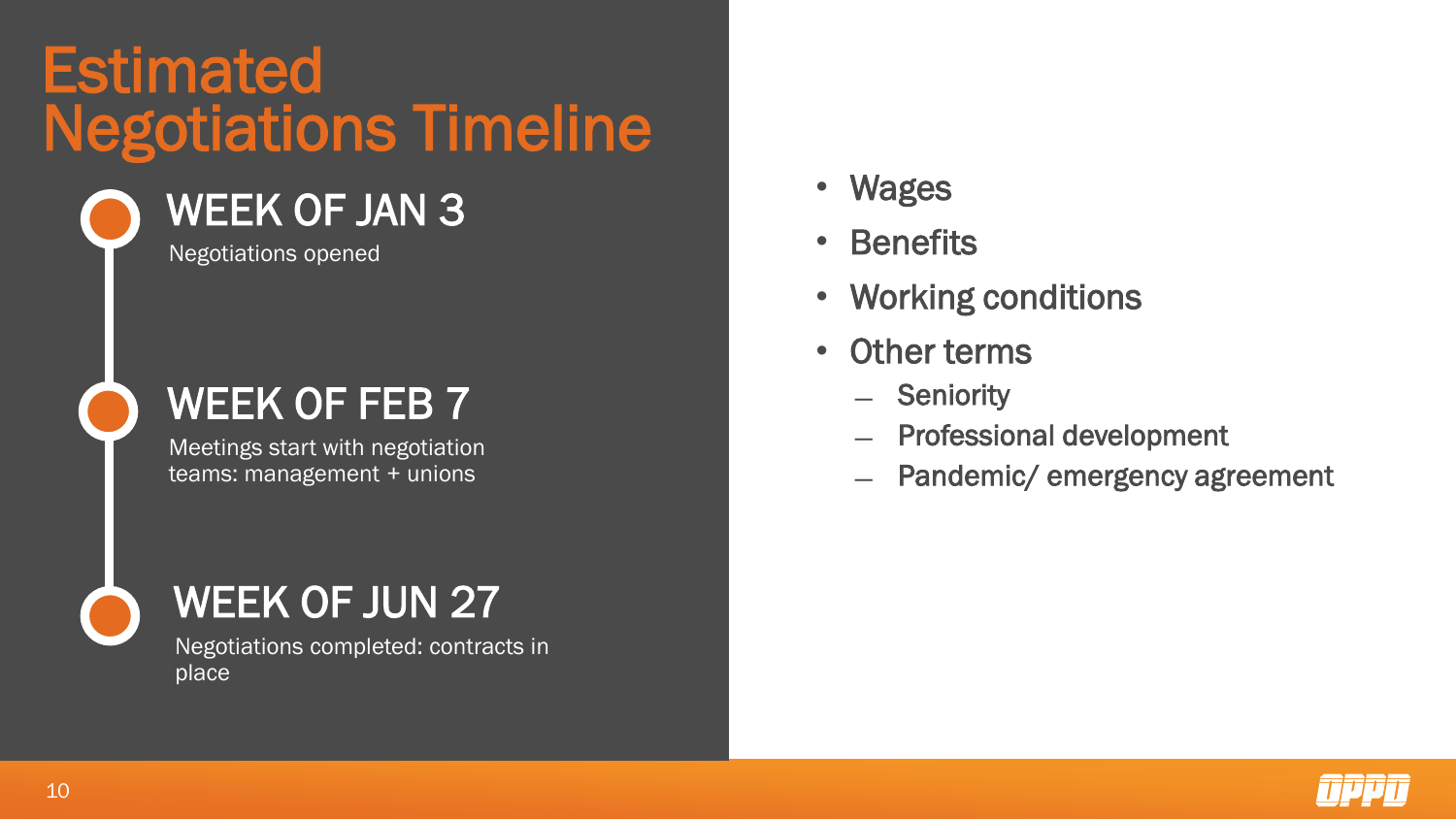# Conduct an annual engagement survey and provide a report of results to the Board.



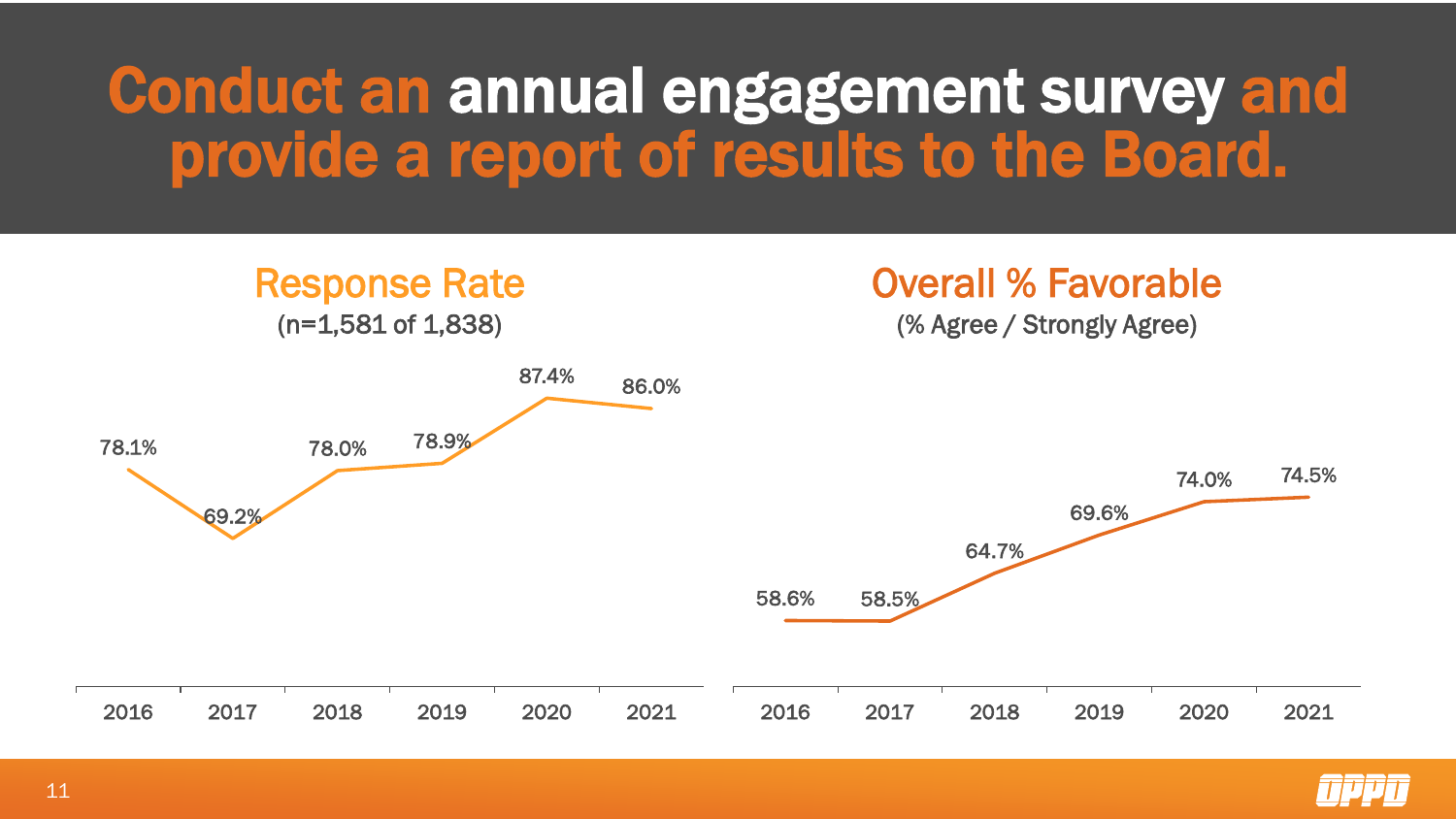### Provide an annual report to the Board on OPPD's Affirmative Action Plan.

#### • 2021 Goals

- Energy Control Center Females & **Minorities**
- Nebraska City Station Females
- Omaha Service Center Females
- Disabilities
- Good Faith Efforts
	- Optimized Sourcing Strategy
	- External/Internal Pipeline Building
	- High Impact DEI Education and Development
	- Employee Value Proposition

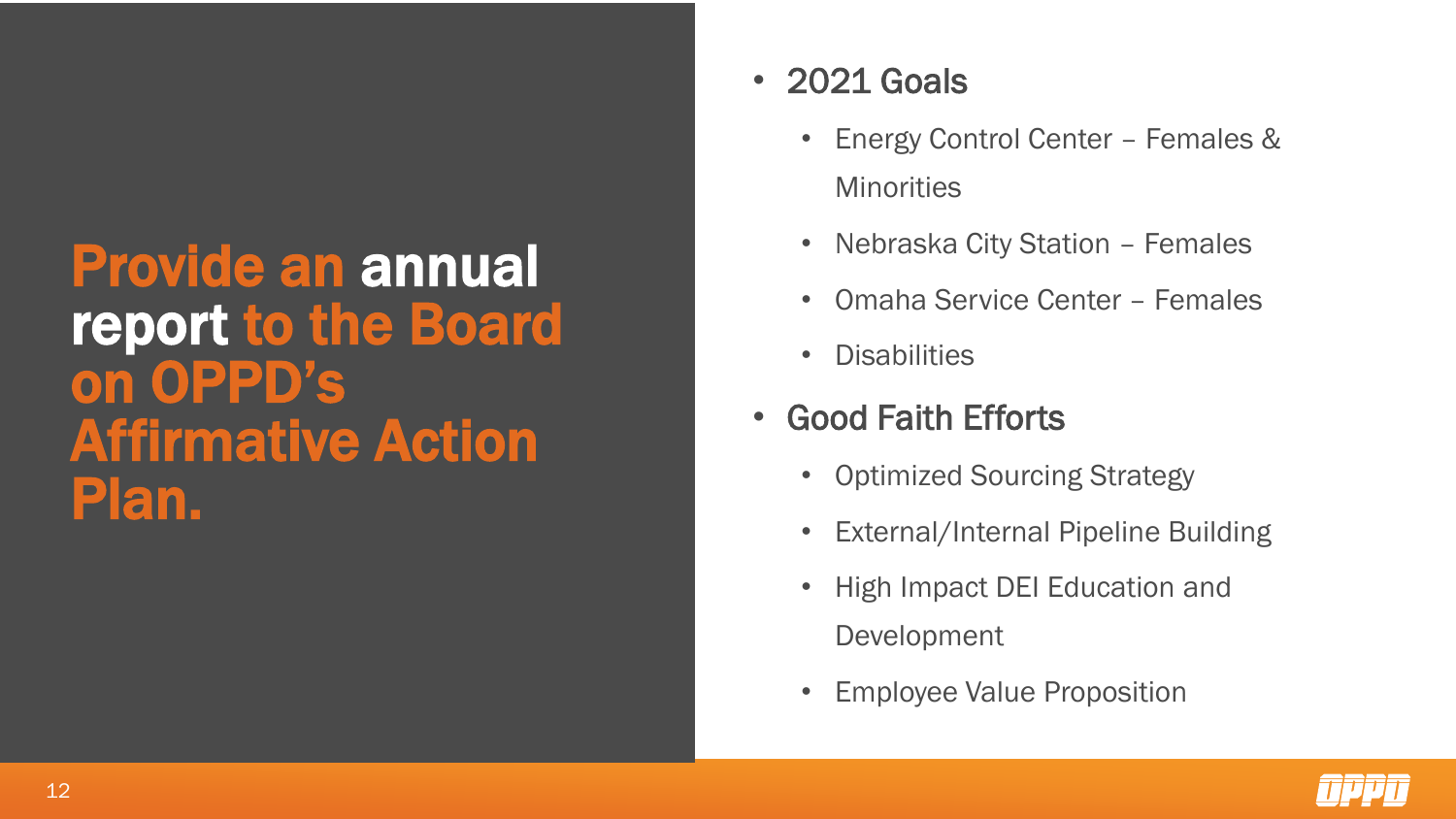# And still with us. . .



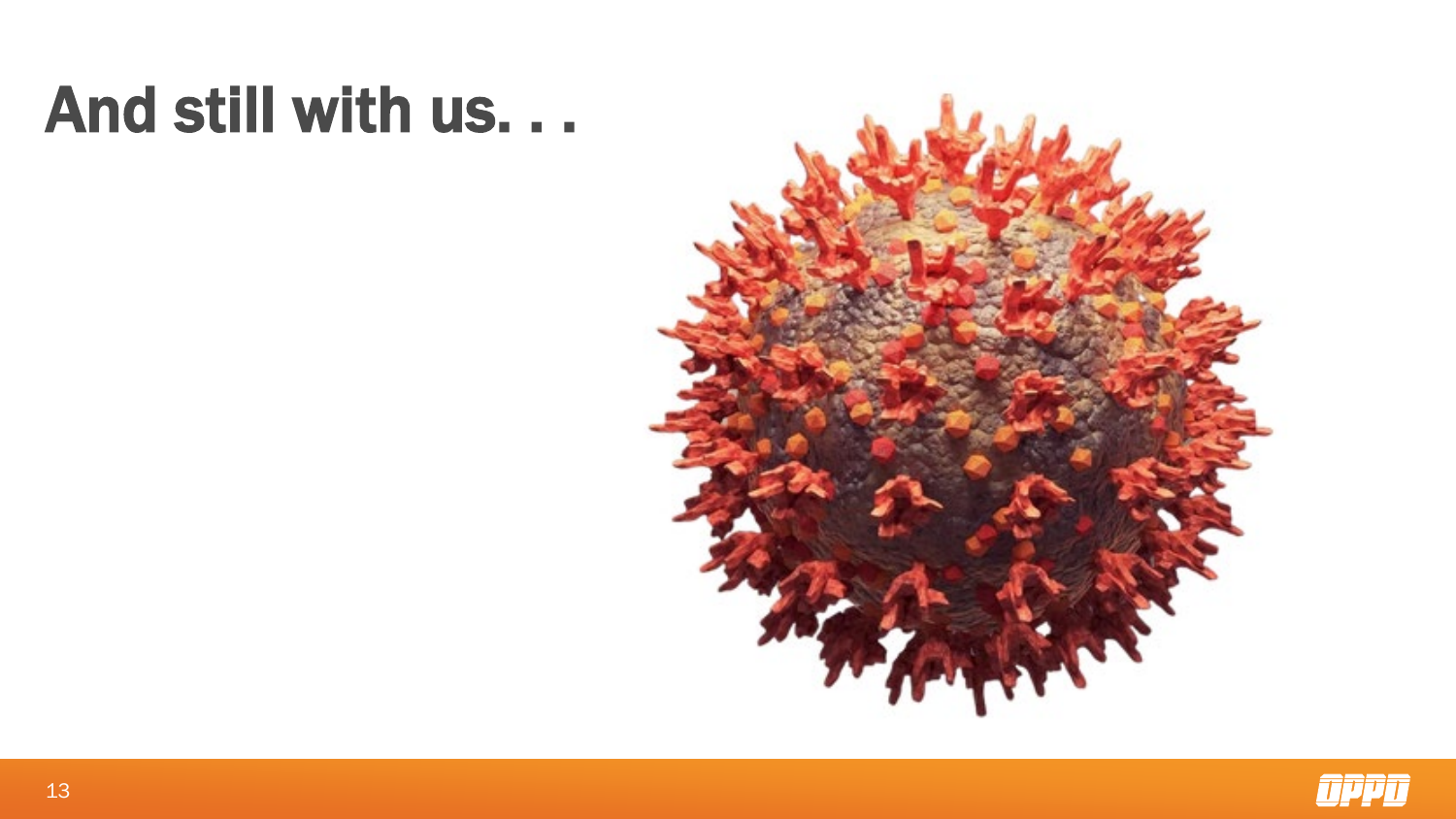# RECOMMENDATION

The Governance Committee has reviewed and accepted this Monitoring Report for SD-8 and recommends that the Board find OPPD to be sufficiently in compliance with Board Policy SD-8.